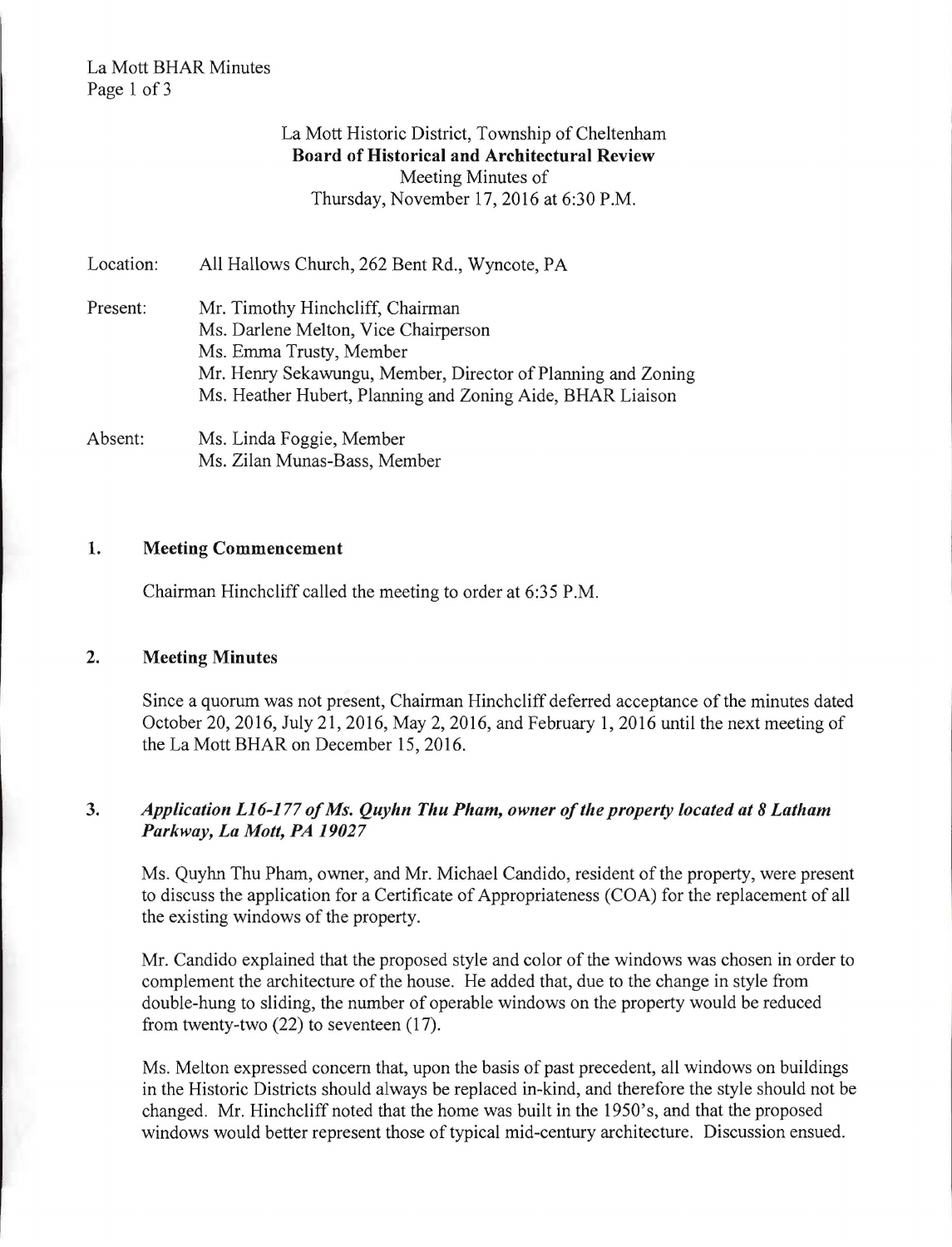A motion made by Chairman Hinchcliff to approve the application did not carry by a 1-2 vote. with one abstention (AYES: Chairman Hinchcliff. NAYES: Ms. Melton, Ms. Trusty. Abstain: Mr. Sekawungu).

Mr. Sekawungu asked the applicant to consider returning before the committee at its next meeting in December, to discuss the application in greater detail, and suggested that they prepare some alternative options for the BHAR to consider based on some of the feedback.

Application L16-177 of Ms. Quynh Thu Pham, for a Certificate of Appropriateness for the installation of new windows on the property located at 8 Latham Parkway, La Mott, PA, did *not have a motion for a* 

# *4. Application L16-178 ofMr. Lorenzo Gillette, owner ofthe property located at 1707* W. **Cheltenham Avenue, La Mott, PA 19027**

Mr. Lorenzo Gillette, property owner, was present to discuss the application for a Certificate of Appropriateness (CGA) for installation of a new roof on the property.

Chairman Hinchcliff asked Mr. Gillette to confirm that he intended to remove the existing terracotta shingles and replace them with ones made of asphalt in a similar color. Mr. Gillette responded affirmatively.

Application L16-178 of Mr. Lorenzo Gillette, for a Certificate of Appropriateness for the installation of a new roof on the property located at 1707 W. Cheltenham Avenue, La Mott, PA, was informally recommended to the Public Works Committee for approval of a COA as presented.

## 5. Old Business

Ms. Melton questioned whether realtors were informing prospective buyers in the La Mott Historic District that the homes were designated as historic structures within the district. She noted that she did not see any indication of this condition in any of the MLS listings she was able to view. Chairman Hinchcliff responded that the status legally must be disclosed prior to the sale, and that he believed that Township staff was working to inform the realtors as they applied for Zoning & Use Certifications through the Planning & Zoning office. Staff confirmed this.

## 6. New Business

Staff informed the BHAR members of a proposed amendment to the Township Code wherein the process for approval of applications for Certificates of Appropriateness would be approved or denied by the Public Works Committee instead of by the Board of Commissioners. It was noted that the amendment was approved for advertisement at a public hearing and would possibly be enacted at the next Board of Commissioners meeting on December 21, 2016. Mr. Sekawungu stated that staff would forward a copy of the amendment to the BHAR members